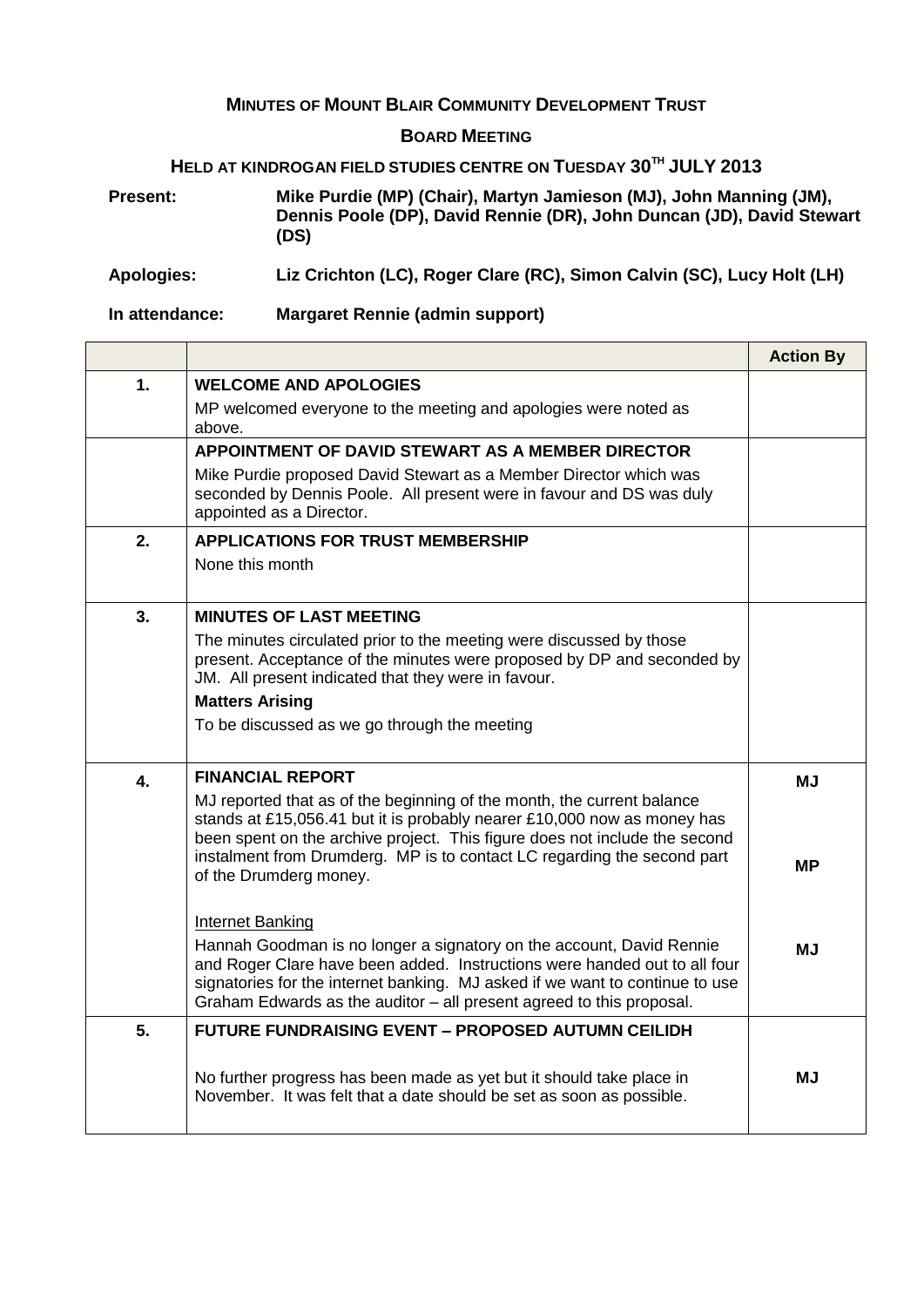|    |                                                                                                                                                                                                                                                                                                                                                                                                                                                                                                                                                                                                                                                                                                                                                                                                                                                                                                                                                                                                                                                                                                                                                                                                                                                                                                                                                                                                                                                                                                                                                                                                                                                                                                                                                                                                                                                                                                                                                                                                                                                                                                                                                                   | <b>Action By</b> |
|----|-------------------------------------------------------------------------------------------------------------------------------------------------------------------------------------------------------------------------------------------------------------------------------------------------------------------------------------------------------------------------------------------------------------------------------------------------------------------------------------------------------------------------------------------------------------------------------------------------------------------------------------------------------------------------------------------------------------------------------------------------------------------------------------------------------------------------------------------------------------------------------------------------------------------------------------------------------------------------------------------------------------------------------------------------------------------------------------------------------------------------------------------------------------------------------------------------------------------------------------------------------------------------------------------------------------------------------------------------------------------------------------------------------------------------------------------------------------------------------------------------------------------------------------------------------------------------------------------------------------------------------------------------------------------------------------------------------------------------------------------------------------------------------------------------------------------------------------------------------------------------------------------------------------------------------------------------------------------------------------------------------------------------------------------------------------------------------------------------------------------------------------------------------------------|------------------|
| 6. | <b>CHAIRMAN'S UPDATE, INCLUDING 'BULK OIL PURCHASE SCHEME'</b><br>MP has spoken with Petrina Menzies regarding the publicity on the<br>Kirkmichael website for the new childminder, Angie Souter. Petrina won't<br>put in on free as it is a business and wants to charge £10, so it was decided<br>to wait until our own website is built.<br>MP has asked Petrina to publicise the new summer bus route which is<br>running from Aberdeen to Blairgowrie, which runs until the end of<br>September. Publicity and the timetables are available in the area, please<br>use it or it will be discontinued again.<br><b>All-weather Sports Court</b><br>There has been no progress made regarding the All weather sports court at<br>Kirkmichael School as we are still trying to find out who owns the title of the<br>land. Hannah Goodman has handed this over to Sue Smith who has asked<br>us to leave the matter with her for the time being.<br><b>Layby at Finegand</b><br>We have had no response from the Mackenzie-Smiths. Murray Ferguson,<br>Cairngorm National Park, has got in touch with Alex Mackenzie Smith to try<br>and allay his fears of poaching etc, and so get him to co-operate. Alex<br>Mackenzie Smith has agreed to a meeting with Peter Crane.<br><b>Bulk Oil Purchase Scheme</b><br>MP sent out a report to all the committee members prior to the meeting<br>detailing the options available:<br>"Stanley Trust Model<br>This is an automated system but there is only 3p off per litre (split)<br>50:50 between The Trust and the Customer) which is not a huge<br>incentive but there is no additional work for the Trust and it does<br>provide an income.<br>The Hopeman Model<br>This needs volunteers to co-ordinate orders and it benefits the<br>customers more. A way of collecting an income could be to ask for<br>a joining donation from each customer.<br>The committee felt that it would be better to opt for the Hopeman Model.<br>Emails are to go out through the trust and through Petrina's network<br>regarding this and also to ask for an additional volunteer to help MP and JD<br>with collating orders. | <b>MP</b><br>ΜP  |
| 7. | <b>TRUST DEVELOPMENT &amp; SUPPORT ASSISTANT</b><br>The original application was turned down by Drumderg Panel as we didn't<br>have match funding in place. At the last meeting LH agreed to work on a<br>new application and to find match funding. She has found the Robertson<br>Trust in Glasgow and so the applications are now ready to go off to<br>Robertson Trust and Drumderg as the closing dates are next week. We<br>should receive a decision by the end of September.                                                                                                                                                                                                                                                                                                                                                                                                                                                                                                                                                                                                                                                                                                                                                                                                                                                                                                                                                                                                                                                                                                                                                                                                                                                                                                                                                                                                                                                                                                                                                                                                                                                                              | MР               |
| 8. | APPOINTMENT OF NEW DIRECTORS & PENDING RETIREMENT OF<br>LC<br>LC is retiring as she is about to start a long term study course on South<br>Uist. We still need new directors and so MP has asked if the committee<br>could all be proactive to find new Directors and members. As a result of LC                                                                                                                                                                                                                                                                                                                                                                                                                                                                                                                                                                                                                                                                                                                                                                                                                                                                                                                                                                                                                                                                                                                                                                                                                                                                                                                                                                                                                                                                                                                                                                                                                                                                                                                                                                                                                                                                  | <b>MP</b>        |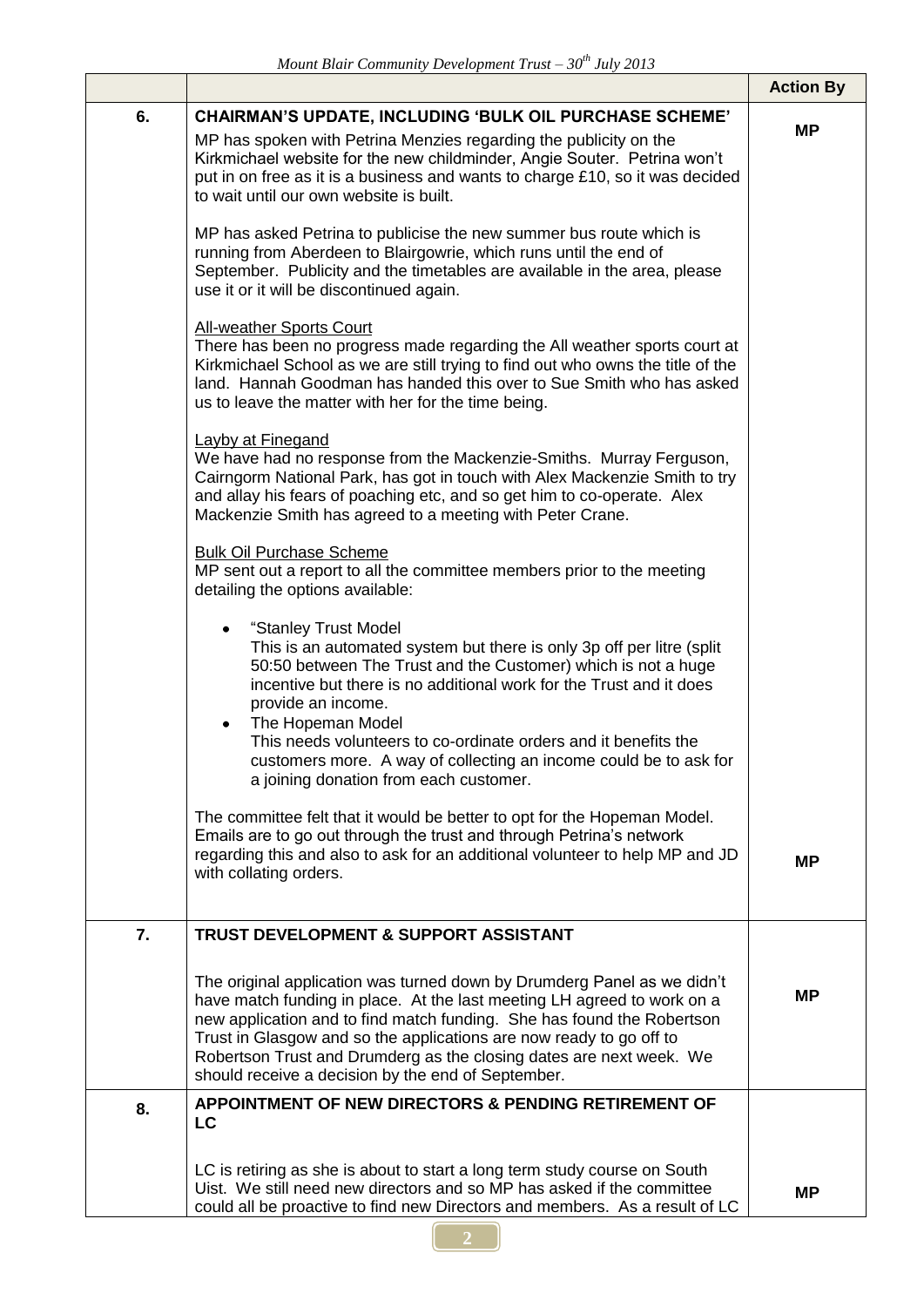|     |                                                                                                                                                                                                                             | <b>Action By</b> |
|-----|-----------------------------------------------------------------------------------------------------------------------------------------------------------------------------------------------------------------------------|------------------|
|     | retiring, it means that we lose her as Leader of Theme 2 and Deputy of<br>Theme 7. JM has temporarily taken over her archive work and is now the<br>contact for the Heritage Lottery Fund.                                  |                  |
|     |                                                                                                                                                                                                                             |                  |
| 9.  | <b>INVITATION TO PKC FOR SPEAKER ON AREA SPATIAL STRATEGY</b>                                                                                                                                                               |                  |
|     | MP feels that we need to have dialogue with PKC before we can proceed<br>anywhere. JM feels that we should have a positive question so that they<br>can react to it. DR is to investigate further and report back.          | <b>DR</b>        |
| 10. | <b>THEME DIRECTORS' UPDATES</b>                                                                                                                                                                                             |                  |
|     | <b>Outdoor Recreation and Tourism</b>                                                                                                                                                                                       |                  |
|     | SC has nothing to report.                                                                                                                                                                                                   |                  |
|     | Local Heritage, Culture & Produce - Our Sense of Place<br>The Archive Officer will have a stand at The Gathering on Saturday 24 <sup>th</sup><br>August. JM, MP and JD are to help man the stall. MP is to ask RC if he     | MP (cc LC)       |
|     | has a gazebo.                                                                                                                                                                                                               |                  |
|     | LC has raised the possibility of an Arts Festival in 2014. This is to be<br>discussed further at the next meeting.                                                                                                          |                  |
|     |                                                                                                                                                                                                                             |                  |
|     | <b>Community And Recreational Facilities</b>                                                                                                                                                                                |                  |
|     | RC has nothing to report.                                                                                                                                                                                                   | <b>RC</b>        |
|     |                                                                                                                                                                                                                             |                  |
|     | <b>Infrastructure And Renewable Energy</b>                                                                                                                                                                                  |                  |
|     | JM circulated a report to the committee. Rural Services are organising an<br>event at Bamff in September to promote the use of Biomass fuel, the date<br>to be confirmed. Anyone interested in attending please contact JM. |                  |
|     |                                                                                                                                                                                                                             | <b>JM</b>        |
|     |                                                                                                                                                                                                                             |                  |
|     | <b>Access To Services And Improved Transport</b>                                                                                                                                                                            | MJ               |
|     | There was no further progress to report on this Theme and it would be<br>discussed again at the next meeting,                                                                                                               |                  |
|     |                                                                                                                                                                                                                             |                  |
|     | Roads, Traffic, Lay-bys and Signage<br>Nothing further to report.                                                                                                                                                           | <b>DP</b>        |
|     |                                                                                                                                                                                                                             |                  |
|     | <b>Housing and Jobs</b>                                                                                                                                                                                                     | <b>DR</b>        |
|     | Nothing further to report.                                                                                                                                                                                                  |                  |
| 11. | <b>AOCB</b>                                                                                                                                                                                                                 |                  |
|     | JM mentioned the matter of Bannerfield, Kirkmichael. LC is to issue a<br>paper and will lead on it at the next meeting. There was no update on this<br>Proposal and this item would be carried forward to the next meeting. | LC               |
| 12. | DATE AND VENUE OF THE NEXT MEETINGS                                                                                                                                                                                         | <b>MP</b>        |
|     | The date for the next meeting was agreed as Tuesday 27 <sup>th</sup> August at 7.30<br>pm at The Compass Christian Centre. The following meeting would be<br>Thursday 3 <sup>rd</sup> October - venue to be confirmed.      |                  |